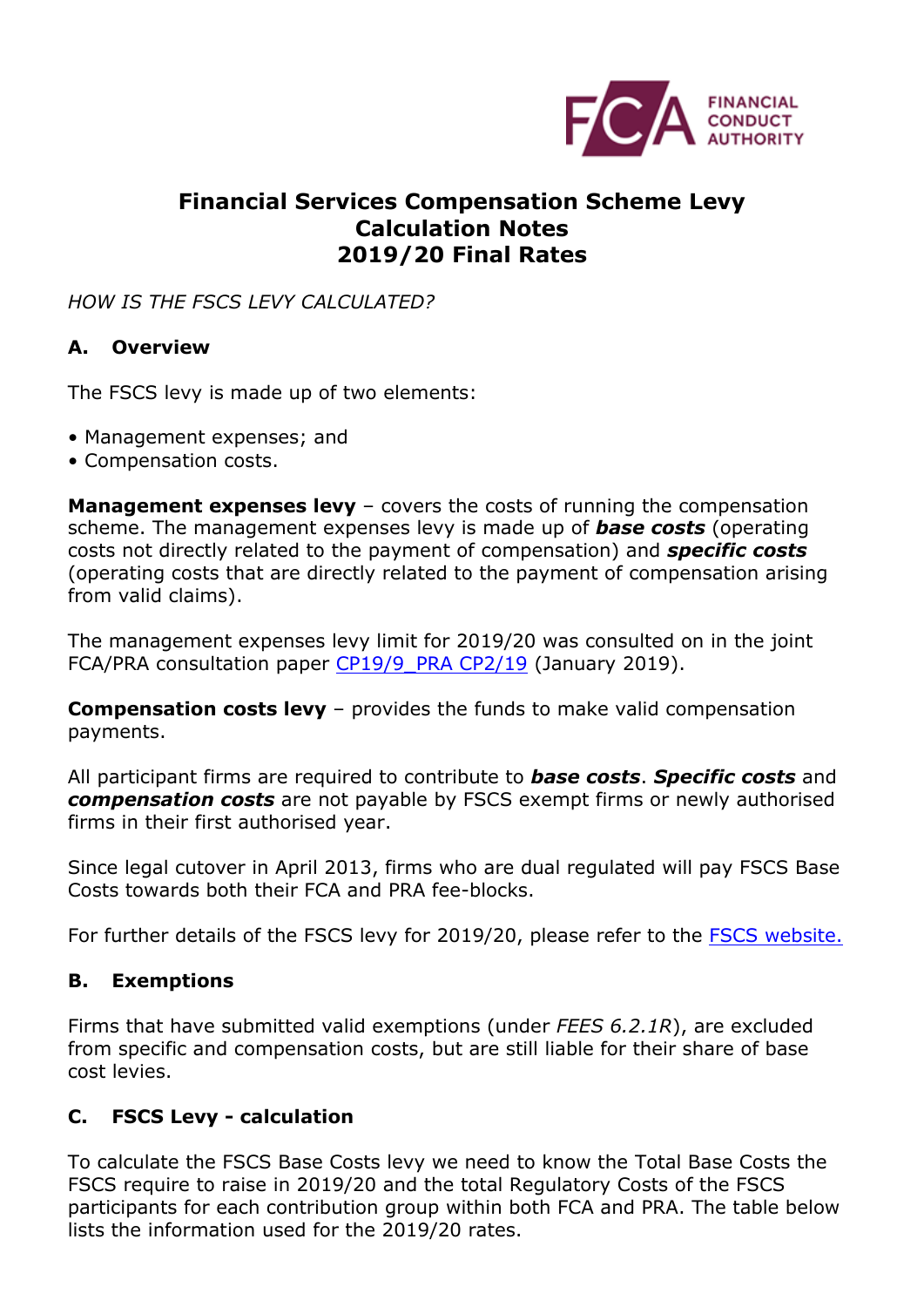| <b>Contribution Group</b> | <b>Total Regulatory Cost</b> | <b>FSCS Base Costs to be</b><br><b>Levied</b> |
|---------------------------|------------------------------|-----------------------------------------------|
| <b>AP00</b>               | 17,205,420                   | 425,621                                       |
| A000                      | 20,491,156                   | 541,607                                       |
| A001                      | 73,073,406                   | 1,855,054                                     |
| A002                      | 17,904,202                   | 444,401                                       |
| A003                      | 26,571,177                   | 593,571                                       |
| A004                      | 43,958,578                   | 785,435                                       |
| A006                      | 353,834                      | 7,906                                         |
| A007                      | 45,448,583                   | 1,131,784                                     |
| A009                      | 11,770,876                   | 270,355                                       |
| A010                      | 50,481,635                   | 1,253,800                                     |
| A013                      | 76,929,872                   | 1,987,747                                     |
| A014                      | 14,236,332                   | 362,039                                       |
| A018                      | 17,346,604                   | 446,189                                       |
| A019                      | 28,546,060                   | 720,648                                       |
| A021                      | 14,692,642                   | 363,751                                       |
| <b>CC01</b>               | 4,537,647                    | 14,614                                        |
| <b>CC02</b>               | 41,478,120                   | $-1,500,547$                                  |
| <b>PA00</b>               | 446,613                      | 14,328                                        |
| <b>PA01</b>               | 152,104,366                  | 6,908,323                                     |
| <b>PA03</b>               | 32,092,185                   | 1,358,384                                     |
| <b>PA04</b>               | 41,872,691                   | 1,965,416                                     |
| <b>PA06</b>               | 1,802,788                    | 80,220                                        |
| <b>PA10</b>               | 9,864,823                    | 420,613                                       |
| <b>Total</b>              |                              | 20,451,259                                    |

To calculate the specific costs levy and compensation costs levy we also need to know the total FSCS tariff data for each class and the amounts FSCS are to raise for each class. The table below details these figures for 2019/20.

| <b>Class - Tariff Base</b> | <b>Tariff Base</b> | <b>FSCS</b><br><b>Specific</b><br><b>Costs</b> | <b>FSCS Class</b><br><b>Compensation</b><br><b>Costs</b> |
|----------------------------|--------------------|------------------------------------------------|----------------------------------------------------------|
| <b>SA01</b>                | 1,211,387,010,727  | 11,382,538                                     | 4,617,462                                                |
| <b>SB01 - RNPI</b>         | 39,394,086,745     | 3,864,143                                      | 117,635,857                                              |
| <b>SB01 - EL</b>           | 71,907,802,438     | 1,288,048                                      | 39,211,952                                               |
| CLGID-1                    | 10,830,732,249     | 4,315,862                                      | 7,781,699                                                |
| <b>CLGID-2 - RNPI</b>      | 41,977,086,745     | 1,044,160                                      | 1,882,669                                                |
| CLGID-2 - EL               | 75,709,802,438     | 348,053                                        | 627,556                                                  |
| CLII-1                     | 9,049,483,977      | 16,346,617                                     | 137,107,928                                              |
| <b>CLII-2 - RNPI</b>       | 108,403,479,109    | 1,787,911                                      | 14,996,180                                               |
| <b>CLII-2 - EL</b>         | 991,115,952,565    | 595,970                                        | 4,998,727                                                |
| CLII-3                     | 10,217,659,009     | 3,405,545                                      | 28,564,152                                               |
| CLII-4                     | 734,100,273        | 340,555                                        | 2,856,415                                                |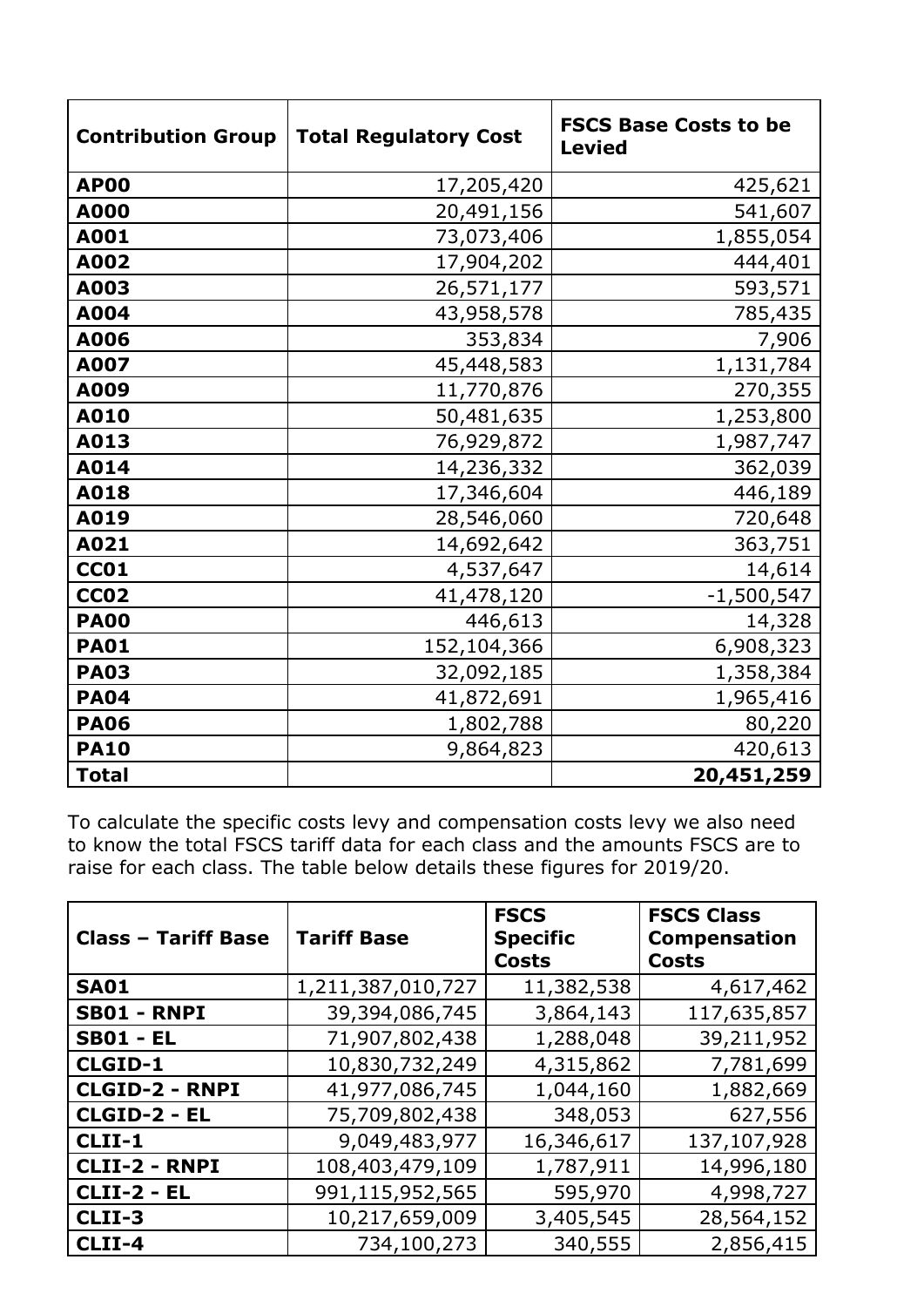| l CLIP    | 10,217,659,009 | 3,006,168  | 97,993,832  |
|-----------|----------------|------------|-------------|
| l CLHFI-1 | 1,749,218,431  | 813,441    | 2,822,923   |
| l CLHFI-2 | 6,890,252      | 305,040    | 1,058,596   |
| l Total   |                | 48,844,052 | 462,155,948 |

**Class SA01 - Deposit Takers Risk Based Levy** - Following the publication in September 2016 of the PRA's policy statement [PS25/16](http://www.bankofengland.co.uk/pra/Pages/publications/ps/2016/ps2516.aspx) 'Implementing riskbased levies for the Financial Services Compensation Scheme deposits class', FSCS compensation costs levies are adjusted for the degree of risk incurred by deposit takers.

Compensation costs levies for this class were previously based solely on the proportion of protected deposits held by a firm. As required by the recast Deposit Guarantee Schemes Directive, these levies are now also adjusted for the degree of risk the firm incurs.

A firm's risk adjustment is calculated using several quantitative indicators such as: capital; leverage; liquidity; and asset quality.

A firm's aggregate risk weighting will be included on its FCA Regulatory Fees and Levies invoice. More information on the risk adjustment can be found on the PRA [Website](http://www.bankofengland.co.uk/pra/Pages/authorisations/fscs/2015updates.aspx) or in the PRA's [Statement of Policy](hhttp://www.bankofengland.co.uk/pra/Pages/publications/sop/2017/calculatingrblupdate.aspx) 'Calculating risk-based levies for the Financial Services Compensation Scheme deposits class' – paragraph 4.

### **Review of the funding of the FSCS**

Following the FCA's review of the funding of the FSCS (see the publications on this [here\)](https://www.fca.org.uk/firms/fees/publications), from 2019/20 the changes proposed to the pooling of the FSCS's compensation costs will come into effect. This means that insurance and investment providers are now required to contribute to the costs of advice failures and life, pensions and investment advisers are grouped together.

Product providers will now be required to contribute approximately 25% of the levies falling to the FCA intermediation classes (General Insurance Distribution, Investment Intermediation and Home Finance Intermediation).

The FSCS Classes from 2019/20 are as follows:

- SA01 Deposit acceptors
- SB01 General insurance provision
- SC01 Life & pensions provision
- CLGID-1 General insurance distribution
- CLGID-2 General insurance provision
- CLII-1 Life distribution and investment intermediation
- CLII-2 Life insurance provision
- CLII-3 Investment provision
- CLII-4 Structured deposits provision
- CLIP Investment provision claims
- CLHFI-1 Home finance intermediation
- CLHFI-2 Home finance provision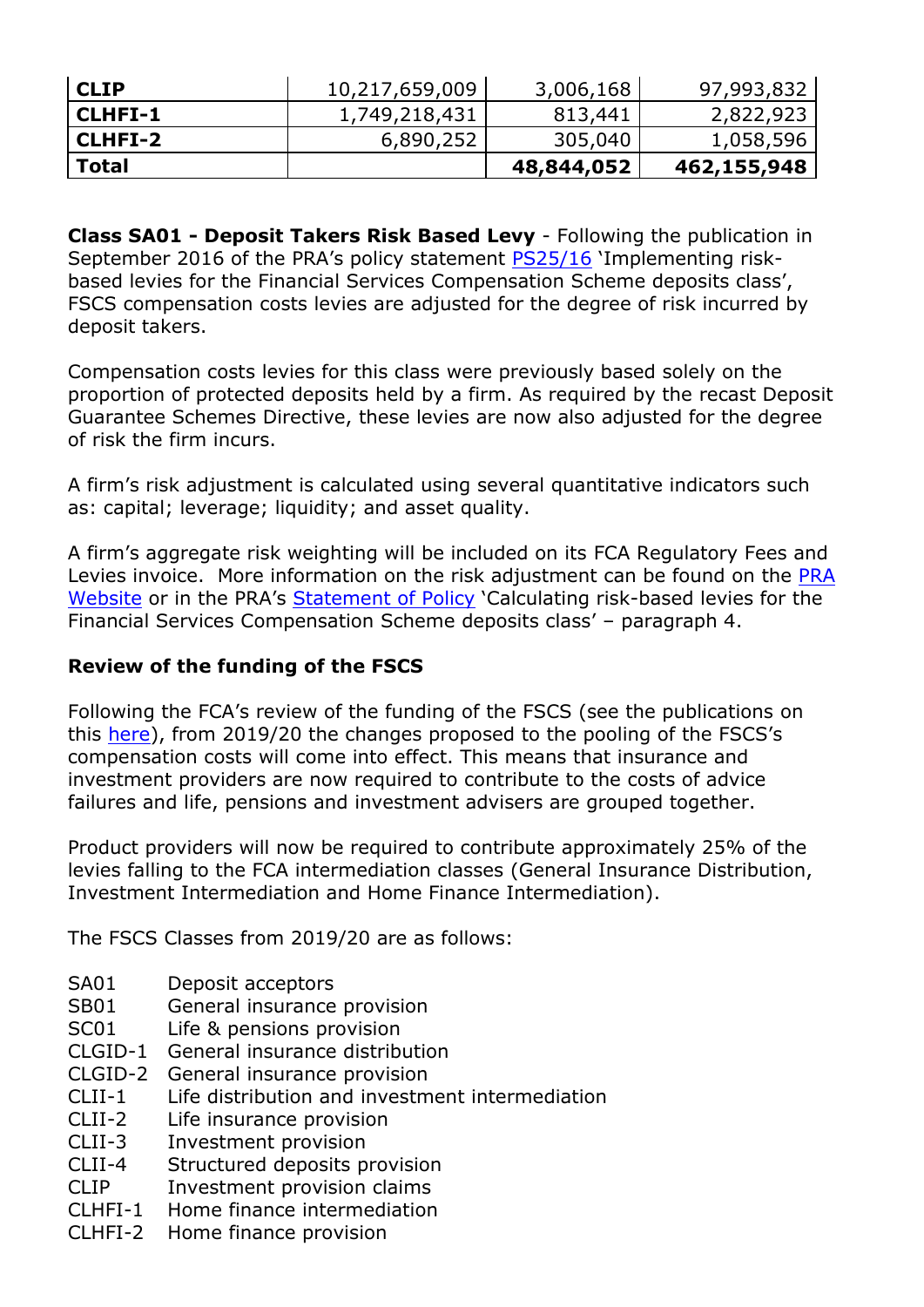# **Example calculation**

**Firm X is solo regulated by the FCA and is allocated to the A013 contribution group and in FSCS class CLII-1 (Life distribution and investment intermediation).**

**At the valuation date of 31 December 2018, it had annual income of £580,000 in respect of FCA fee-block A013 and £338,000 of eligible annual income in respect of FSCS class CLII-1.**

**Based on the annual income of £580,000 the A013 FCA regulatory cost (the FCA charge after discounts but before deductions) for 2019/20 would be £1,227.84.**

**The FCA regulatory cost for the minimum fee (fee-block A000) for 2019/20 is £1,151, and the FCA prudential costs (fee-block AP00) for 2019/20 would be £133.96.**

*Base Costs Levy:* Base costs are calculated by reference to the share of a firm's regulatory cost as a proportion of the total regulatory costs (in each contribution group). The calculation is shown below.

| <b>A000 Contribution Group</b>         |                                                                                                |                               |        |
|----------------------------------------|------------------------------------------------------------------------------------------------|-------------------------------|--------|
| <b>Base Costs</b><br>Levy              | Firm's A000 FSCS Reg.Cost x A000 Base<br>Costs to be raised<br>Total A000 FSA Regulatory Costs | 1,151 x 425,621<br>17,205,420 | £30.42 |
| <b>Total A000 FSCS Base Costs Levy</b> |                                                                                                |                               | £30.42 |

| <b>A013 Contribution Group</b>         |                                                                                                |                                                                          |        |
|----------------------------------------|------------------------------------------------------------------------------------------------|--------------------------------------------------------------------------|--------|
| Base Costs<br>Levy                     | Firm's A013 FSCS Reg.Cost x A013 Base<br>Costs to be raised<br>Total A013 FSA Regulatory Costs | $1,227.84 \times 1,987,747 \mid \text{\textsterling}31.73$<br>76,929,872 |        |
| <b>Total A013 FSCS Base Costs Levy</b> |                                                                                                |                                                                          | £31.73 |

| <b>AP00 Contribution Group</b>         |                                                                                                |                                |       |
|----------------------------------------|------------------------------------------------------------------------------------------------|--------------------------------|-------|
| <b>Base Costs</b><br>Levy              | Firm's AP00 FSCS Reg.Cost x AP00 Base Costs<br>to be raised<br>Total A013 FSA Regulatory Costs | 133.96 x 425,621<br>17,205,420 | 3.31  |
| <b>Total AP00 FSCS Base Costs Levy</b> |                                                                                                |                                | £3.31 |

*Compensation and Specific Costs Levy:* The Specific and Compensation costs are calculated by reference to the share of the firm's tariff data as a proportion of the total FSCS tariff data (in each FSCS class). These calculations are shown below.

| <b>CLII-1 Class: Life Distributions &amp; Investment Intermediation</b> |                                      |                       |            |
|-------------------------------------------------------------------------|--------------------------------------|-----------------------|------------|
| <b>Specific Costs Levy</b>                                              | Firm's CLII-1 tariff data x Total    | 338,000 x 16,346,617  | £610.55    |
|                                                                         | <b>FSCS CLII-1 Specific Cost</b>     | 9,049,483,977         |            |
|                                                                         | Total CLII-1 fee tariff base         |                       |            |
| Compensation                                                            | Firm's CLII-1 tariff data x Total    | 338,000 x 137,207,927 | E5, 121.01 |
| Costs Levy                                                              | <b>FSCS CLII-1 Compensation Cost</b> | 9,049,483,977         |            |
|                                                                         | Total CLII-1 fee tariff base         |                       |            |
| Total CLII-1 FSCS Levy                                                  |                                      |                       | £5,731.56  |